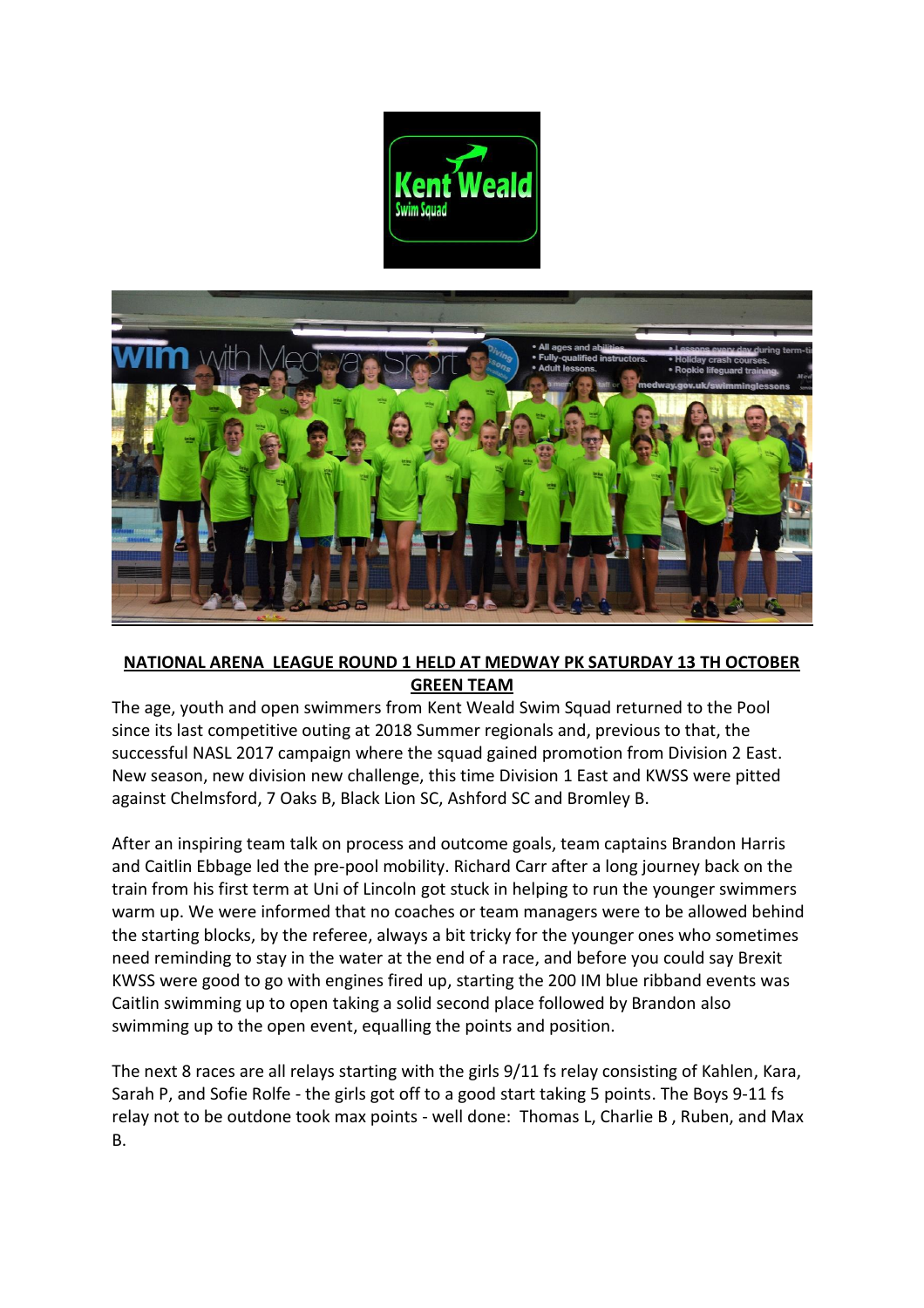Caitlin ,Holly, Erin and Maddy of course took top points in the girls 13 u medley relay, Josh P, Fred D, Evan N and Dan O out performed and took 4 points as did the girls 15/u 4x50 fs relay led off by Lily D, followed by Amelie T-G, Georgia Mac and anchored by Nell Young taking 2 points beating their predicted  $6<sup>th</sup>$  place. Brandon, Ollie I, Dan B and Angel took 4 points in the 15 yrs boys 4x50 fs. Next we moved on to the Ladies open medley relay the girls, Jodie M, Millie R, Georgia Mac and Tilda D hitting a 28.3 on her split taking their predicted points. Last of the relays was the men's 4x50 medley relay led out by Richard C, Stew G on the Adam Peaty leg, the Ed D (Ed man) on the fly leg and Dave C on the anchor fs upsetting the predicted outcomes by taking the top spot and 6 points.

Next tranche of races were the individuals KWSS had Sarah P take 4 points in the girls 10-11 yrs 50 bk, Thomas L took top points in the boys Erin N earned 6 points for the team in the girls 13 u 100 brst. Fred brought home 3 points in the boys 13 yrs 100 brst. Caitlin again took top points swimming out of age in the 15 yrs 100 bk Brandon took another 6 points in the boys 100 bk. Jodie M made a gutsy swim in the ladies 100 fly taking an unexpected extra point, up next was Richard c taking his expected points total in the mens 100 fly

The points total by this stage had Chelmsford just slightly ahead , Kahlen bagged 4 points in the girls 10-11 yrs 50 fly, Thomas L took second place in the boys 50 fly, Maddy Holland swam out of her skin in the girls 13 yrs 100 bk posting a 72 and a 3 second pb. A second place Josh P replicated the process in the boys 13 yrs 100 bk and a nice tidy unofficial 69 pb. Georgia Mac was back for her 3<sup>rd</sup> swim in about 20 mins in the girls 15 yrs fly equalling her predicted points total, Dan B suffering from an ankle injury acquired playing Rugby in the big Judd match between Judd and Skinners schools swam through the pain to take 2 points in the boys 100 fly. Caitlin swimming in the Ladies 100 bk and her 3 rd race in 20 mins took top honours. Richard C took the expected 5 points in the men's 100 bk.

Half way through the meet and KWSS were leading Chelmsford by 5 points, Sarah P swam well taking 2 points in the 10-11 yrs 50 brst, Max B acquired 6 points in the boys and a county auto q time, Erin added another 6 points to the tally in the girls 13 yrs 100 fly, Evan N swam brilliantly in the boys 13 yrs 100 fly taking 4 points and an auto kent q time. Lily D took more points for KWSS in the girls 15 yrs 100 free with a new Pb. Ollie I upset the odds in his 15 yrs boys 100 free picking up top points when he was predicted 1 point - another gutsy swim!! One of many adding to the KWSS hoard of points an Millie Ray swam a nicely controlled race in the ladies 100 brst picking up the required points good swim - well done Millie. Last of this section was Richard c clearly feeling the effects of the long journey down form Lincoln but still managing a brave 4 points.

Scores at this stage saw KWSSS leading the points with Chelmsford in second 7 oaks in third The last group of individuals before the relays began again and Kahlen taking  $1<sup>st</sup>$  place in the 50 free, Ruben made his expected 4 points, Caitlin in her  $5<sup>th</sup>$  race took the top points by a long way in the 13 yrs 100 free. Josh P made his expected 4 points in the boys 13 yrs 100 free and a pb, Nell Young took 4 points in the 15 yrs 100 brst, Brandon placed first in the boys version in his 4<sup>th</sup> race, Tilda guts it out in the ladies 100 free. The Ed man gave the team an unexpected extra point in the mens open 100 free

Points total going in to the last group of relays was as tight as it could possibly get with KWSS and Chelmsford joint leaders